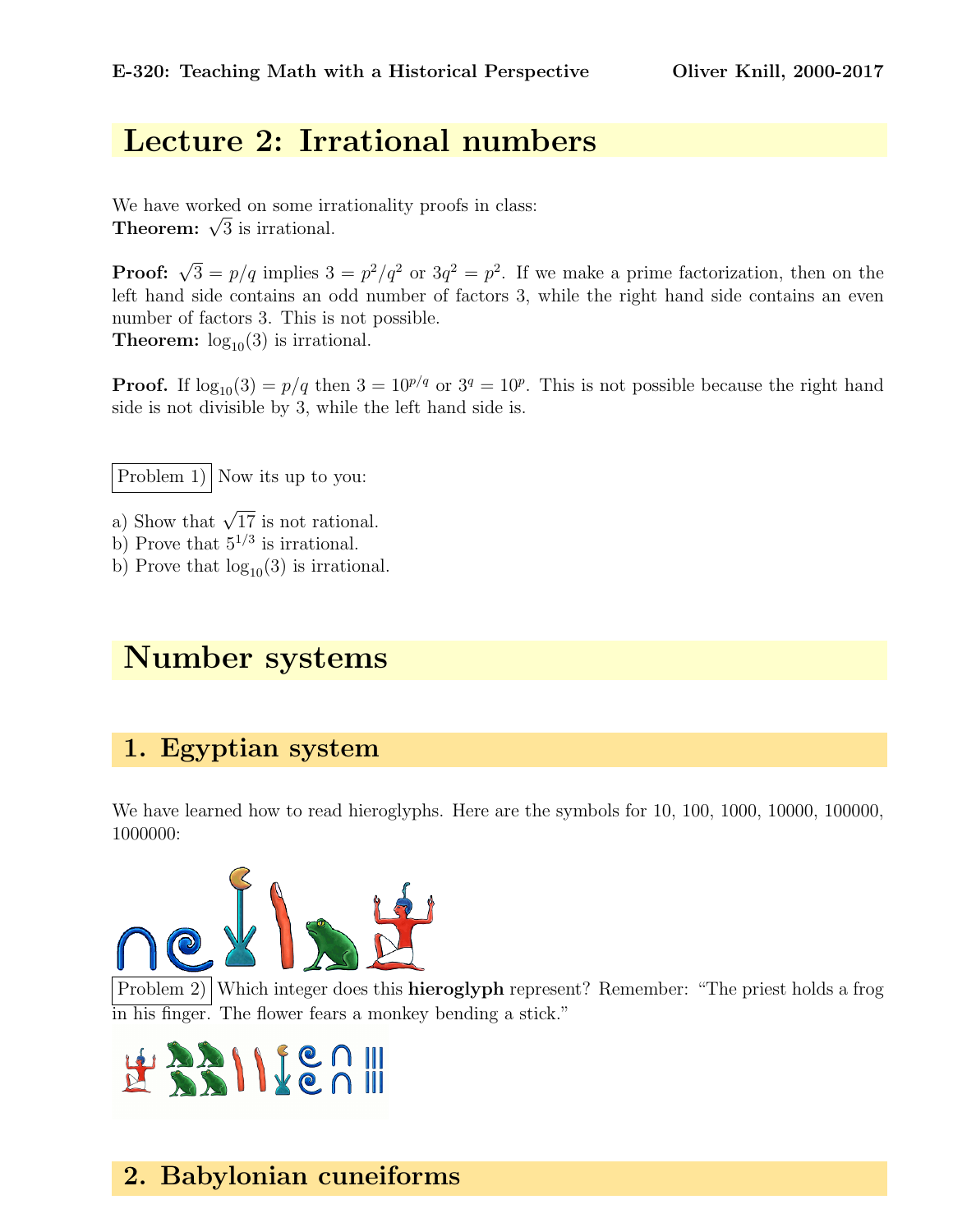In 4000 BC, in the Mesopotamia region, cuneiform were imprinted on a wet clay tablets. An example is "Plimpton 322", a Clay tablet from 1800 BC. The Babylonians already contemplated the square root of 2. We have seen in the presentation the Clay tablet YBC 7289:



Problem 3. How would you write the number 1000 in the hexadecimal system? Take a chewing gum, and any hard object with a corner and use to write the number into the gum. Problem 4. Clay tablet YBC 7289 is a especially interesting. We will look at the mystery in the lecture. Problem 4 is to figure out the secret of that tablet.

### 3. The Mayan system

The Mayan system is based on 20. Here are the first 20 numbers. Note that the Mayans have independently discovered used zero and also had a place-valued system.

| 0              | 1<br>$\bullet$  | $2^{\circ}$    | 3              | 4  |
|----------------|-----------------|----------------|----------------|----|
| 5              | 6.<br>$\bullet$ | $7^{\circ}$    | 8              | 9  |
| 10<br>$\equiv$ | 11              | <u>- - - -</u> | 12 13          | 14 |
| 15             | 16              |                | 17 18<br>≡≡≡≡≡ | 19 |
|                |                 |                |                |    |

Problem 5. How would you write the number 401 in the Mayan system?

## 4. The Roman Numerals

The letters I, V, X, L, C, D, M were of Etruscan origin and one speculates that the Etruscan numerals derive from tally marks or resemble hand signs.

The subtractive principle like  $9 = IX$ ,  $90 = XC$  were hardly used by the Romans. They would write *VIIII*, *LIIII* instead.

Problem 6. How would you write 129 using Roman system?